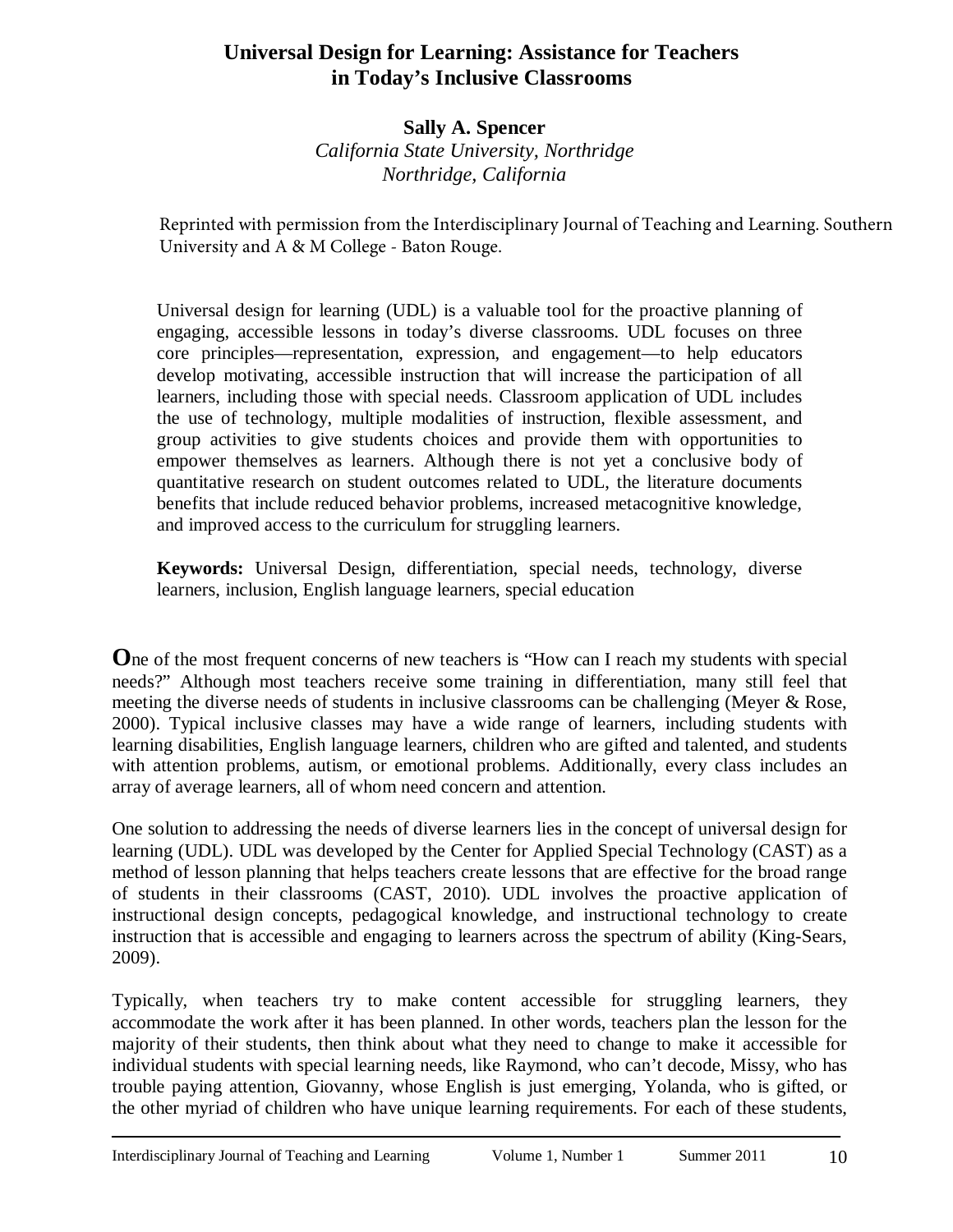the teacher might need to create an individualized accommodation that allows the student to fully participate in the activities and understand the content. Although this approach can help students with learning difficulties gain access to the general education curriculum, it requires time and concerted effort after a lesson is developed, and is only the first step toward true accessibility (Edyburn, 2010).

UDL takes another approach to differentiation. UDL is a *proactive* strategy that helps teachers build differentiation into their lesson plans from the beginning, eliminating the need for most of the accommodations teachers typically make after the fact, and providing the flexibility and accessibility needed to reduce the barriers for students with disabilities (CAST, 2010; Edyburn, 2010). It is based on the principle of universal access as is commonly seen in architecture (Burgstahler, 2001). To understand this better, consider the following example. You are walking through a building, arms loaded with personal items, textbooks and your heavy winter coat. You reach the door and find you don't have a free hand to grab the handle. Thankfully, there is a disability access button at the side of the door that you can push with your hip, and you sigh with relief as the door opens electronically. That is an example of universal access. That access button, which was designed to help people in wheelchairs, has also turned out to be invaluable to people with shopping bags, mothers pushing strollers, and people carrying too many personal effects. What was designed for a specific population, people in wheelchairs, has turned out to be helpful to everyone. That is also the principle behind UDL. By proactively designing lessons to make them accessible to students with special needs, teachers end up helping everyone in their class, providing improved access to the curriculum for all.

# **The Core Principles of UDL**

There are three core principles that teachers need to consider when planning with UDL: how to *teach* the content to make it accessible (*representation*), how the students will *show* what they learned (*expression*), and how to *motivate* all the learners to do their best work (*engagement*). To use UDL to its maximum advantage, teachers must learn how to present the content so that it is not just oral or in print (*representation)*, but so the content is represented through a variety of modalities and methods such as videos, websites, pictures and realia. Additionally, UDL requires teachers to provide students with a variety of options to communicate what they have learned (*expression*), so that we move beyond traditional tests and papers to include options that allow students to capitalize on their affinities and talents. Finally, teachers need to implement an assortment of classroom strategies that empower their students and draw them into the learning (*engagement*) by providing choices, reducing anxiety, and rewarding effort. Those three concepts—representation, expression and engagement—are the cornerstones of UDL, and are the keys to planning motivating, accessible curriculum for the diversity of learners in inclusive classrooms (CAST, 2010). Additionally, the application of technology is a key underpinning of UDL, compelling teachers to make the acquisition of knowledge more accessible to students through such tools as voice to text software, interactive web programs, and electronic text. The thoughtful and well-designed application of technology is critical to implementation of UDL in the classroom (Edyburn, 2006).

The following scenario illustrates some of the challenges facing teachers as they plan instruction for today's inclusive classrooms. Although this is not a real scenario, it represents the type of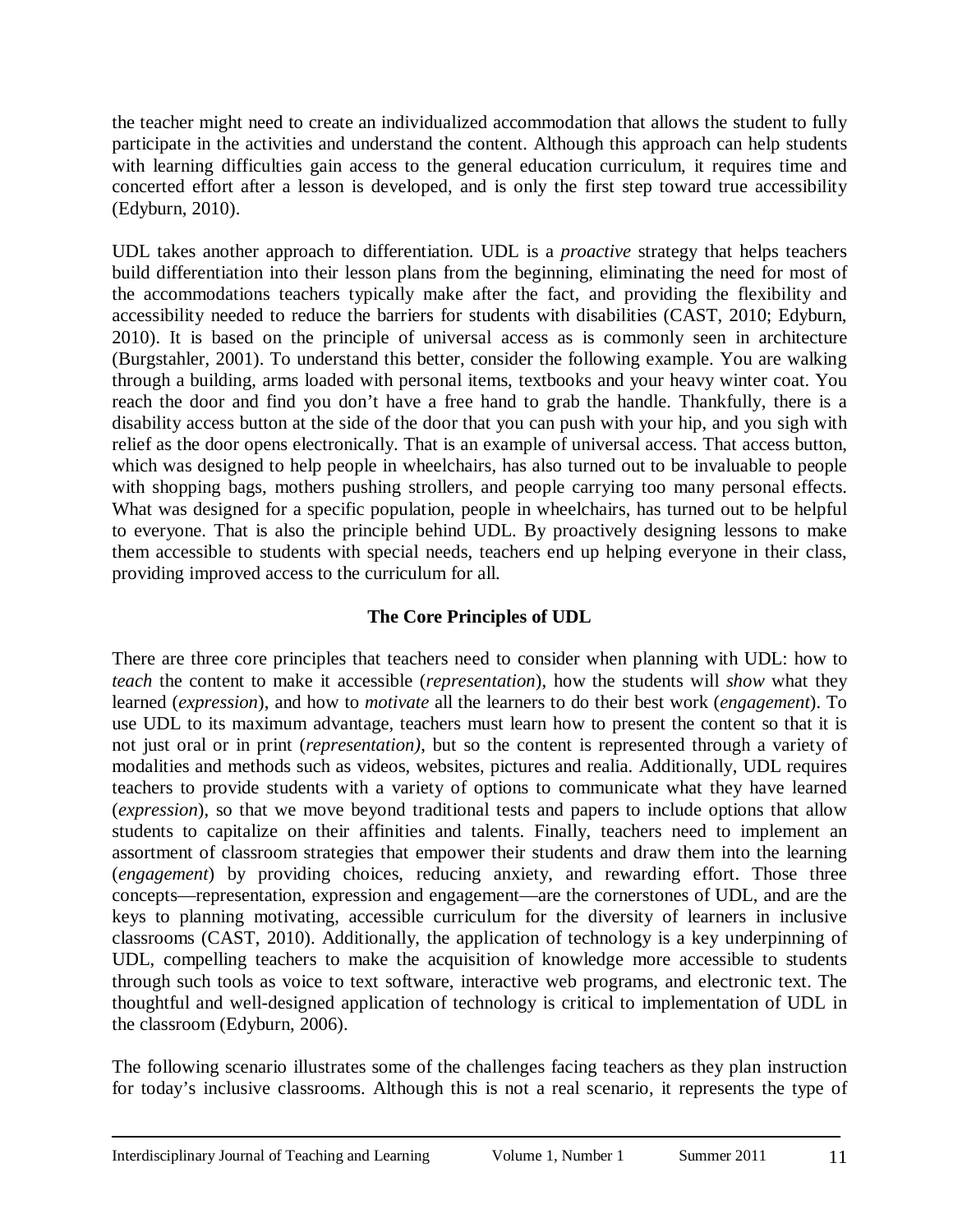thinking in which a teacher might engage while preparing to teach a class of students with diverse learning needs, and helps highlight the practical application of UDL in the K-12 classroom.

# **Instructional Planning Without UDL**

Imagine a teacher is planning a fifth-grade science lesson about the circulatory system. A typical lesson might engage students in instructional activities such as reading aloud from the science textbook, discussing the content of the chapter, drawing a picture of the circulatory system, and answering the questions at the end of the chapter—a typical (and perhaps predictable) science lesson. Does it meet the needs of the students? Let's take a look at some students that might be found in an inclusive classroom and see if this lesson will satisfy their individual learning requirements.

Most inclusive classrooms contain students who are identified with learning disabilities (LD); in fact, more than 88% of students with LD spend at least 40% of the day in general education classrooms (U.S. Department of Education, 2011). Let's call our student with LD Raymond. Raymond can't decode at grade level and can't follow along easily in the textbook. Although he has strong oral comprehension and is able to understand grade level concepts, he's liable to miss many key points in a textbook-based lesson such as the one described above. Additionally, his writing is poor, so answering the questions in the textbook can be unproductive for him. The lesson described above is unlikely to be successful for Raymond and other students with LD who struggle to read and write proficiently.

Another group of students common to many contemporary classrooms are those identified with Attention Deficit Disorder (ADD). Take the example of Missy. Missy has extreme difficulty staying focused when the class is doing whole class reading. She will often cause a disruption by playing with her pencil loudly or wriggling around in her seat during textbook reading, and there is a high likelihood for behavior problems when she is answering questions in writing—a nonpreferred task for Missy. Does this lesson meet the needs of Missy, who has trouble paying attention in class? Most likely this lesson will not engage her, and Missy along with other students like her is very likely to exhibit behavior problems due to lack of engagement in the instructional activities.

Sixty-seven percent of all public schools include at least some English learners (U.S. Department of Education, 2007), and in urban areas they constitute the majority of children in many schools. Let's call this student Giovanny. Giovanny is a hard worker, highly motivated, and never causes any trouble. Unfortunately, his English vocabulary is still pretty basic, so a lot of the science content in the textbook is inaccessible to him. He gives all his assignments his best effort, but his work often shows confusion on the concepts, and English writing is very difficult for him. The lesson outlined above is not the best design for English language learners like Giovanny, who will need more support with English vocabulary and writing in order to be successful.

Finally, approximately six percent of learners nationally are classified as gifted and talented (U.S. Department of Education, 2006), such as Yolanda. Yolanda is a high-functioning student who is bored by repetitive tasks that don't challenge her higher-level thinking. The teacher may be concerned that she's not getting the opportunity to develop her unique gifts to their maximum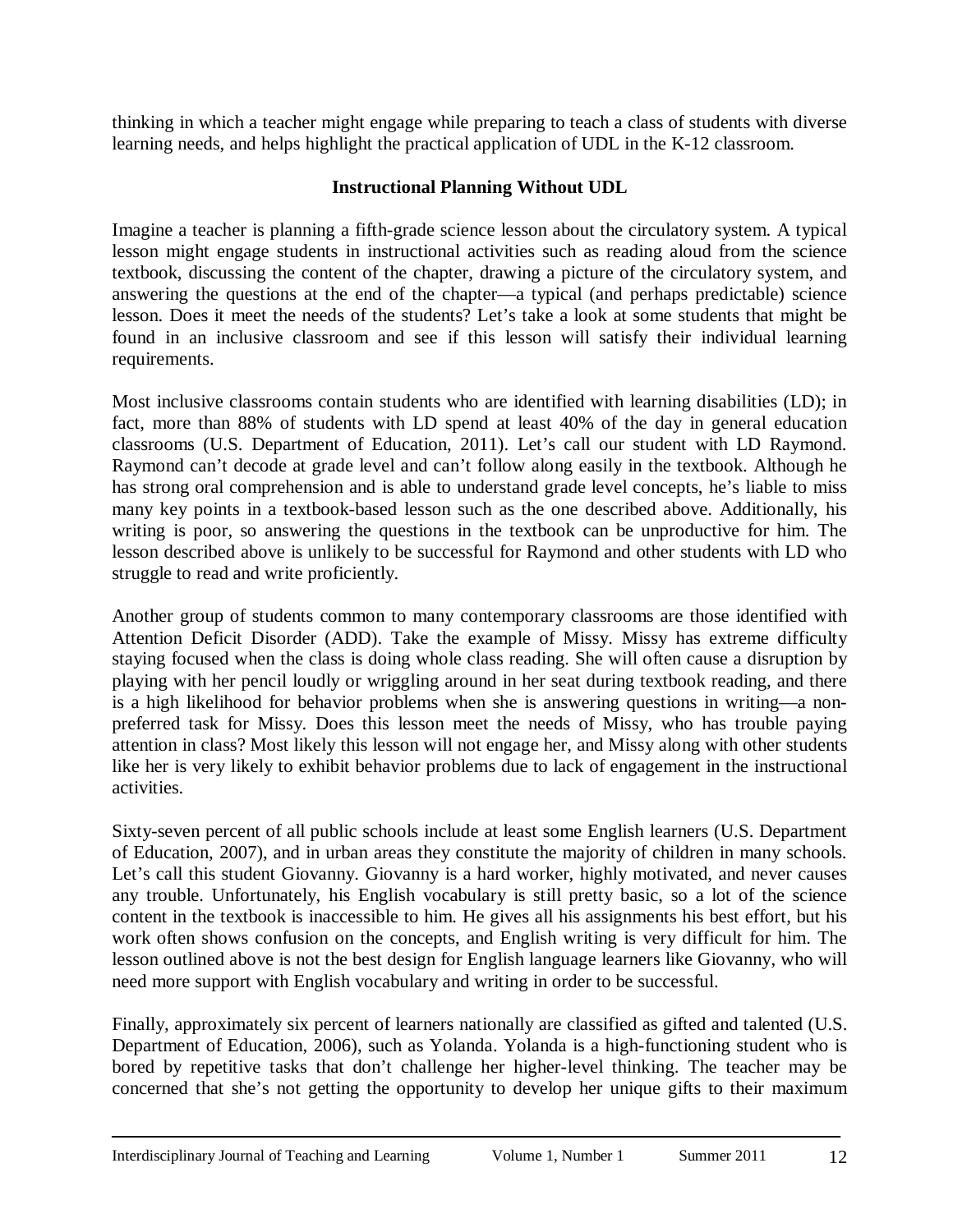potential. In this particular lesson Yolanda will probably do a good job, but she could process this content on a much higher level if given the opportunity. This traditional textbook-based lesson doesn't give a gifted student such as Yolanda the enrichment opportunity she deserves.

### **Instructional Planning with UDL**

As can be seen by the examples above, it can be challenging to meet the needs of the array of students in an inclusive classroom, particularly when using traditional instructional methodology. What can a teacher do to help this diverse group? One solution is to plan the lesson using UDL. First, let's consider the teaching part of the UDL equation—*representation*. The goal of the representation element of UDL is to consider multiple ways to present new information so that everyone can access the concepts, and not just rely on the textbook to be the primary carrier of facts to the students (CAST, 2010). What can be done to represent this material in a way that will make the content more accessible to Missy, Giovanny, Raymond, Yolanda, and all the other learners in a typical inclusive classroom?

**Presenting Information With UDL: Representation.** There are many elements a teacher can consider when presenting information using UDL. A teacher could think about ways to use graphics and videos, ways to engage students in kinesthetic activities, and options for activating background knowledge, linking new learning to old. CAST calls this the "what" of learning providing students with a variety of opportunities to gather information and organize it to make sense of the new data (CAST, 2010). For example, we know that many students will need some assistance with the vocabulary of a fifth grade science lesson, so the teacher should carefully choose 4 or 5 words to pre-teach that are critical to understanding the main concepts from the text. Judiciously choosing vocabulary is key to pre-teaching because too many words will likely be counterproductive and may overwhelm English learners like Giovanny (Beck, McKeown & Kucan, 2002). It might also be a good idea to use a keyword strategy such as the Lincs strategy from the University of Kansas (Ellis, 1992) in which students use pictures and mnemonic devices to learn and retain new word meanings, or the book Vocabulary Cartoons (Burchers, 2007), which makes vocabulary more accessible through engaging pictures and stories that include mnemonic devices and keywords. Figure 1 provides additional information on these and other instructional strategies mentioned in this article. Whatever strategies are employed, the focus should be on providing options for students to understand and retain new vocabulary beyond the conventional activities of copying dictionary definitions and practicing rote memorization.

#### **Figure 1 Instructional Materials and Technology**

#### **Comic Life**

A web-based program that supports students in creating, uploading or printing their own comic book pages on topics of their choice*. [www.plasq.com/comiclife](http://www.plasq.com/comiclife)*

# **Dragon Naturally Speaking**

Easy to use speech recognition software for PC or Mac. Is also available as an application for iPhone, iPod Touch and iPad. *[www.nuance.com](http://www.nuance.com/)*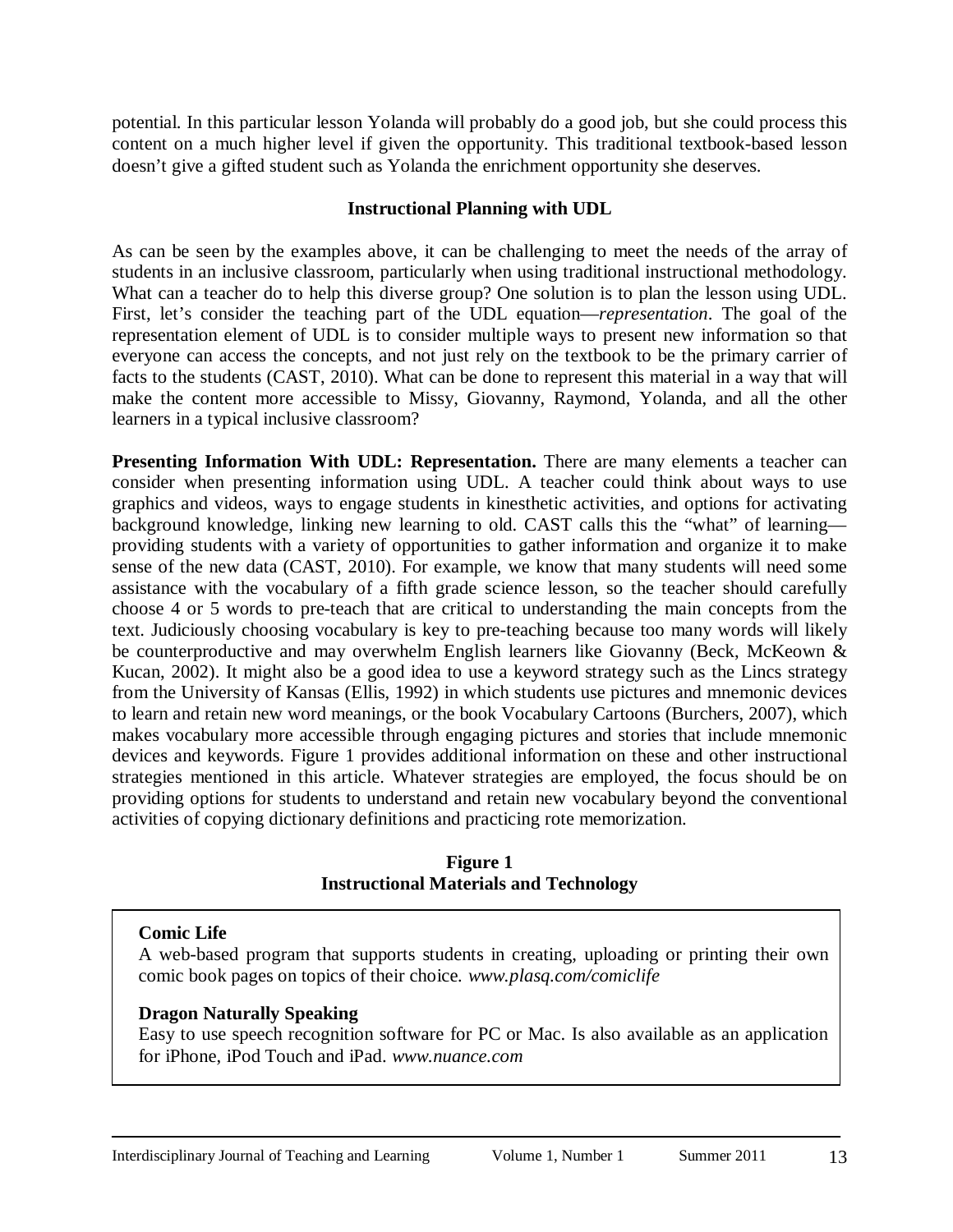#### **Figure 1 Instructional Materials and Technology (continued)**

### **e –Speaking**

Free voice recognition software available for Windows-based computers. Technology by Microsoft. *[www.e-speaking.com](http://www.e-speaking.com/)*

### **Graffiti**

An interactive strategy in which the teacher mounts poster paper around the classroom with a variety of prompts. Students circulate the room with colored markers, drawing or writing their responses to the prompts and to other students' responses. *[www.facinghistory.org](http://www.facinghistory.org/resources/strategies/graffiti-boards-reacting-diff)  [/resources/strategies/graffiti-boards-reacting-diff](http://www.facinghistory.org/resources/strategies/graffiti-boards-reacting-diff)*

### **KWL**

A strategy for stimulating prior knowledge on an instructional topic. Students are asked to generate what they already know about a topic (K), and to create questions about what they want to know (W). At the end of the lesson or unit, students go back and generate a list of things they learned (L). *[www.readingquest.org/strat/kwl.html](http://www.readingquest.org/strat/kwl.html)*

#### **Kurzweil 3000**

A text-reading system available for Windows or Mac based computers. Includes a variety of tools to support the struggling reader in K-12 classrooms. *[www.kurzweiledu.com](http://www.kurzweiledu.com/)*

#### **Lincs Strategy**

A visual mnemonic strategy to help students learn and retain complex vocabulary. Developed by researchers at Kansas University Center for Research on Learning. *[www.k8accesscenter.org/documents/JKnight.webinar.ppt](http://www.k8accesscenter.org/documents/JKnight.webinar.ppt)*

# **Vocabulary Cartoons**

A series of books that use cartoons and mnemonic devices to help students learn and retain complex vocabulary. *[www.vocabularycartoons.com](http://www.vocabularycartoons.com/)*

#### **Visuwords**

An on-line graphical dictionary that helps students visualize links and relationships between vocabulary words. *[www.visuwords.com](http://www.visuwords.com/)*

Another productive way to support the vocabulary acquisition of English learners such as Giovanny during the representation portion of UDL is to highlight the relationships between English vocabulary words and the students' primary language using a word web. For example, the word "circulation" is "circulacion" in Giovanny's primary language, Spanish, and in this case both the orthography and the meaning are similar, a critical element for learners in early stages of English acquisition (Brenders, van Hell, & Dijkstra, 2011). Explicitly demonstrating the relationship between these cognates can help Giovanny and other Spanish speakers retain the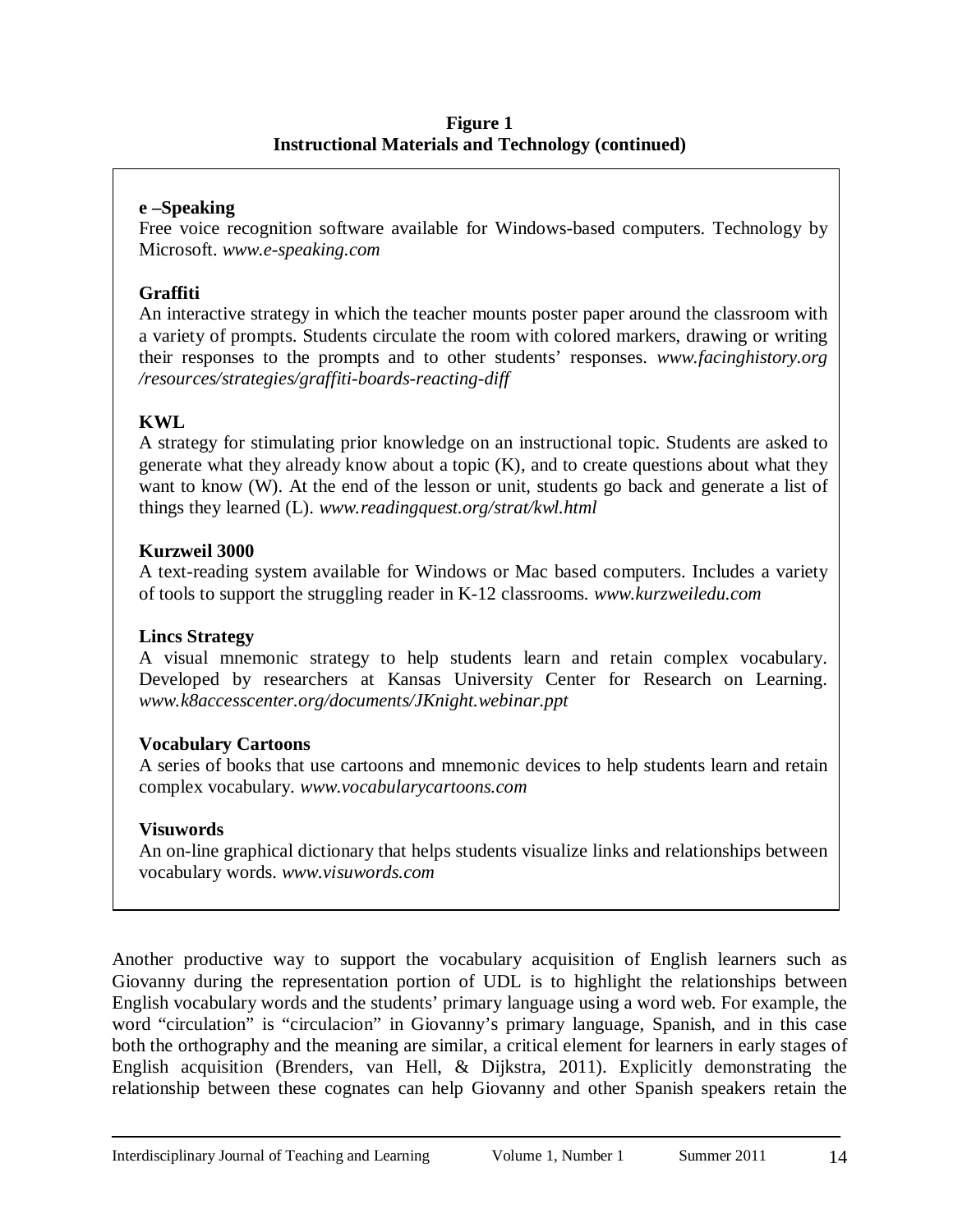vocabulary and apply the learning to a variety of other new words. Additionally, presenting the information in a visual format through the use of a word web makes it more comprehensible to many learners, and is a foundational principle of UDL (Council for Exceptional Children, 2005). The web-based program Visuwords is one technological tool that uses visual mapping to help students understand the relationships between words with common roots and meanings.

Activating background knowledge is another primary tenet of representation. Many teachers use the "Know, Want to know, Learn" strategy (KWL), in which students generate lists of things they already know about a topic, things they want to know, and finally, things they have learned (Ogle, 2007). However, KWL has been around a long time and can be a bit overused, so instead a teacher might choose to use a more unusual and interactive strategy to activate prior knowledge and interest students in the new topic. Graffiti (Bennett & Rohlheiser, 2001) is a learning strategy that asks students to move around the room while writing down, drawing, or dictating everything they know about a particular topic on large sheets of paper. It is a creative strategy that gets children actively engaged, and after students have generated ideas, they can work in groups to share and clarify their thoughts. Kinesthetic, cooperative activities such as Graffiti are really motivating to students with attention problems like Missy, who typically don't enjoy textbook based lessons and who crave stimulation and movement. Additionally, students like Raymond who do not write well can choose to represent their ideas through drawings when engaged in a Graffiti activity.

Implementation of UDL also requires the use of technology whenever possible to make content more accessible to students (Edyburn, 2010). Before asking the students to read from a textbook, the teacher might show a short YouTube video about the parts of the circulatory system to catch students' interest and to present the content in a visual manner. As mentioned above, one of the key precepts of UDL is to provide content in a variety of modalities, and the use of technology such as video can provide an alternative input for students who need it (King-Sears, 2001). Because some children have trouble getting meaningful information out of a video, it can be a good idea to have them watch the video twice. Teachers can have them watch it through once, hold a quick discussion about the content, then go back and have them watch it again in sections. After each section of the video, the class can go into the text and read about that particular topic. For example, when the video shows the chambers of the heart, students can stop and read the corresponding part in the textbook. Using video or Internet technology to provide visual support makes the content come alive for students, and builds comprehension for everyone. Although some teachers might be afraid that they will be spoon-feeding their students by using video in this way, research indicates that poor readers often don't know how to access visual information stored in their memories (Tovani, 2000). Using video to preview new information can help students learn to associate new content with what they have previously learned in other mediums.

Another effective application of technology for representation is the use of electronic books. By providing access to text on the computer or an e-reader such as an iPad, Nook or Kindle, students can enlarge the print, change the background color, access electronic dictionaries, and even have difficult words read aloud. Raymond, the student with LD, could use a text to speech program such as the Kurzweil 3000, or the text reader built into Mac operating systems, to read web-based or electronic text aloud to him in synthesized speech. For Raymond, access to electronic text can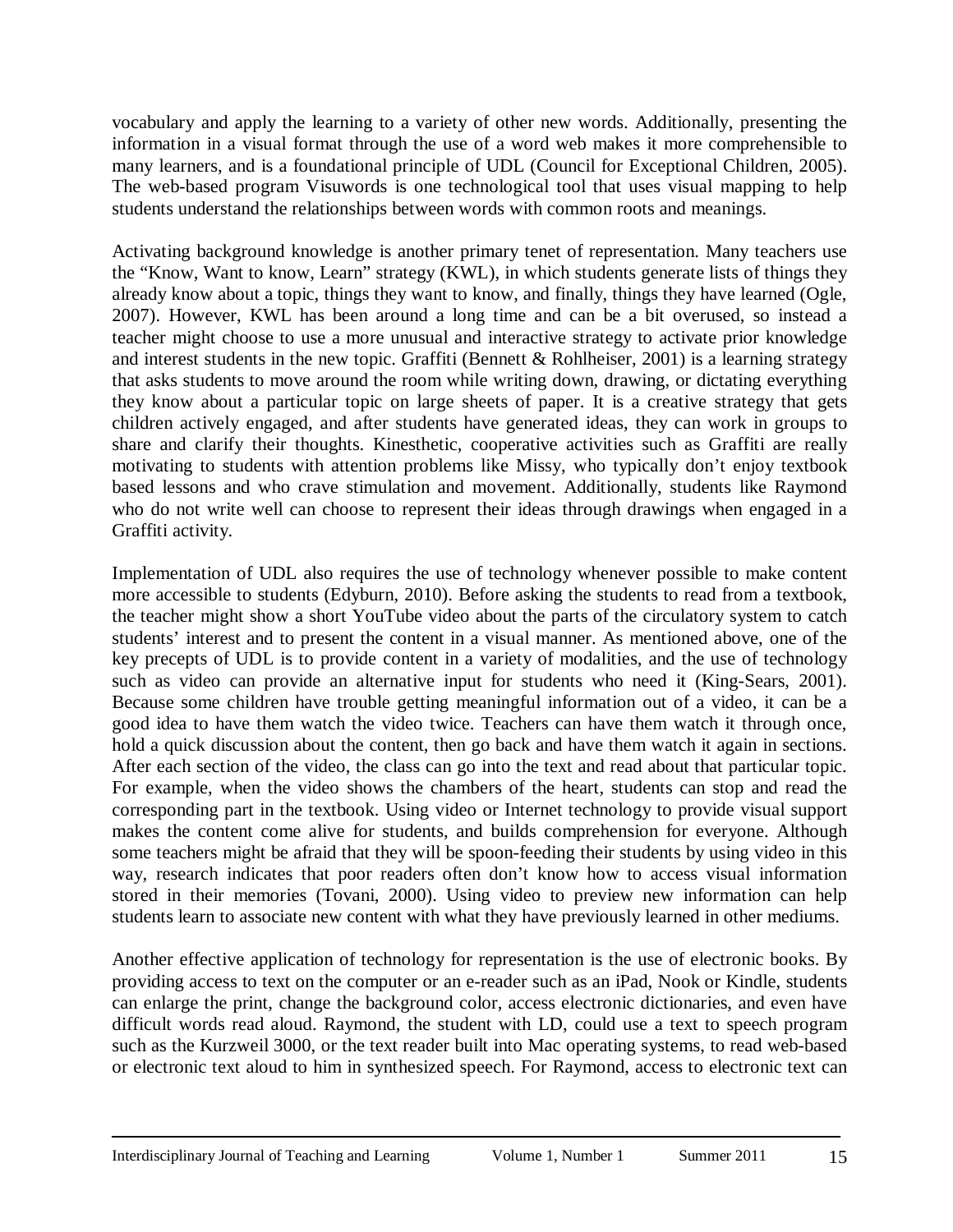make the world of print comprehensible and meaningful (Edyburn, 2006). In UDL, teachers provide all students the option of accessing text through technology whenever possible.

As the students are watching the video and reading or listening to the text, the teacher might simultaneously give them the opportunity to interact with the content in yet another modality**,** by using a graphic organizer to outline the main points in the text. The teacher can ask students to categorize the new information on the graphic organizer as they go through the text and the video, and then model this activity on an Elmo or overhead projector during the lesson, thus providing another means of visual support. Again, this falls under the UDL principle of representation. The Center for Universal Design (1997) recommends building redundancy into the presentation of essential information by representing it in a variety of ways—in this case, using lecture, video, a graphic organizer and electronic text allows students to experience the content multiple times through multiple formats.

**Assessing Learning Through UDL: Expression.** The UDL principal of expression asks teachers to consider a variety of approaches for students to show what they have learned, focusing on providing options that allow them to express their learning through the modality most effective to their learning style. Although some students are able to answer questions in the textbook successfully, many students do this kind of work haphazardly. Since the teacher's goal should be to have students show understanding of the key points identified in the learning objectives, UDL encourages teachers to give students a broad range of alternatives to demonstrate that understanding. For example, students might write a short play, write a poem or limerick, make a poster or painting, make a Power Point presentation, answer the questions in the textbook, give an oral presentation, dictate an essay onto the computer, or dictate answers into a tape recorder. The list could go on and on. Giving students choices of ways to demonstrate what they have learned allows them opportunities to successfully participate in the curriculum, despite their learning challenges (Rose & Meyer, 2002).

By providing choices to students, the teacher is also minimizing attention and writing problems for students such as Missy and Raymond. Instead of struggling with traditional paper and pencil tasks, these students can select an option that will engage them and make the most of their strengths. Missy, who is a kinesthetic learner, might choose to write and perform a play with a partner, while Raymond might decide to dictate his work using computerized voice-recognition software such as Dragon Naturally Speaking, or e-Speaking, a free program for Windows users. The choice of activity doesn't matter—what's important is that the students are developing metacognition by focusing on their own learning assets, and they are experiencing success by using a mode of expression that suits their individual affinities. Furthermore, by incorporating choices into a lesson plan, the teacher has now differentiated for gifted learners, too. Our gifted learner Yolanda, for example, might choose to write long, complicated limericks about topics she is learning, or create a computer-based comic strip using a program such as Comic Life. These options can be integrated into the lesson plan for any student to implement.

*Assessing Student Outcomes in UDL*. In UDL, summative assessment of student learning is closely linked to the principal of expression, and should be flexible according to the instructional objective and individual students needs. Skill (for example, a student's ability to write a paper) should be separated from knowledge (a student's understanding of the concepts in a unit). By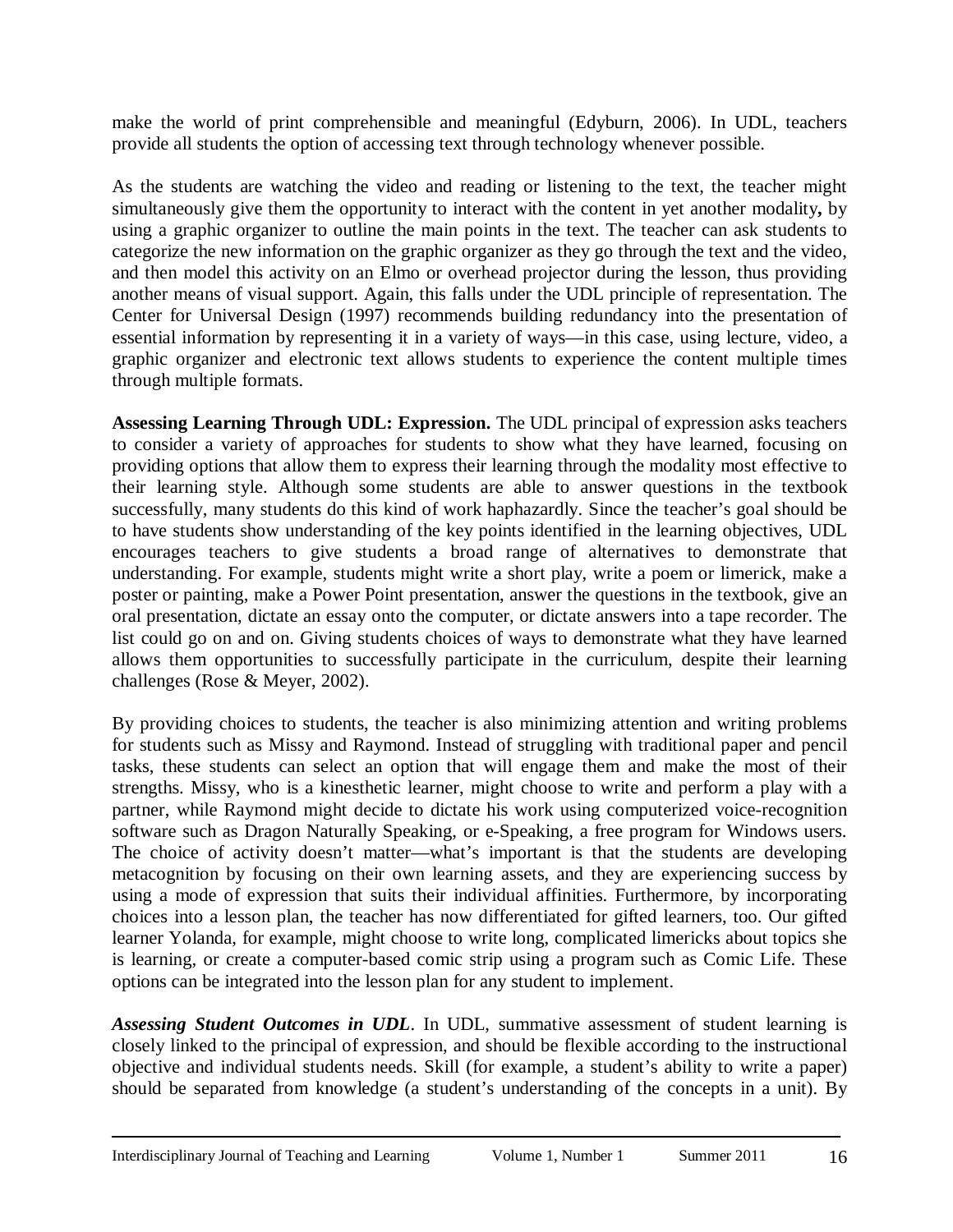separating these two components, teachers can reduce the effects of writing deficits where they exist, and acquire a truer picture of what a student has actually learned. Like instruction, assessment should be provided in multiple formats so that students can show their understanding of concepts and topics in a style that allows them to respond in the medium that is most effective for them (Hitchcock, Meyer, Rose & Jackson, 2002).

Most of the ideas for expression cited above also can be adapted and used as methods of assessment by providing a rubric of expectations to the students. For instance, in the previous example of the circulatory system, the rubric might specify that students need to illustrate understanding of the functions of the veins and arteries, the chambers of the heart, and the transportation and distribution of oxygen in the system. The students could choose how they show mastery of this content through a variety of activities or technologies. By giving students multiple opportunities to show their learning through a broad selection of authentic formats, students build confidence in their abilities, and become more comfortable with assessment in general (Thousand, Villa & Nevin, 2007).

**Motivating Students Through UDL: Engagement.** The UDL principle of engagement involves addressing the affective network: how students feel about school and the content they are learning. The focus of the engagement principle is to get students interested in the curriculum, to challenge them, and motivate them to learn about the topic at hand (CAST, 2010). One way that UDL recommends motivating learners is by providing them with options about how to participate in the classroom, for example, giving students the choice of working with a partner or small team whenever feasible. In our example lesson, the teacher might give students the choice to work alone, with a partner, or in a small group to complete their final project. Group work is very motivating for many students, and can be used as an informal peer support strategy (Thousand, Villa & Nevin, 2007). It is not unusual for a large percentage of a class to choose working with a partner over individual work at least some of the time, and research tells us that students are developing social and thinking skills as they collaborate (Johnson & Johnson, 1999; Kagan, 2011). The first few times a teacher gives students these options it can be logistically challenging. If it is done consistently*,* however, soon the students will know the routine and the teacher will have created a community of learners who can make informed choices about how to learn (Rose & Meyer, 2002).

Another important component of engagement is reducing threat for students. Students can feel threatened in the classroom when they are asked to expose their deficits (for example, by reading aloud), are forced to work in an area that is too noisy or too crowded for them, or when required to "work quietly" for long periods of time. Options for decreasing threat include giving students the opportunity to work in a quiet, private space, allowing students to "say no" to reading aloud or answering questions in front of the class, varying the length of work sessions, and giving students the chance to earn short breaks. Providing feedback that rewards effort and not just outcome also reduces threat for struggling learners (CAST, 2010). For example, awarding two grades on assignments—one for student effort and one for correct application of the concepts or skills—can build student motivation and increase engagement. Grading that includes both process and product has been shown to be an effective tool for successful inclusion of students with special needs in general education classrooms (Silva, Munk & Bursuck, 2005), and can have a positive impact on student engagement.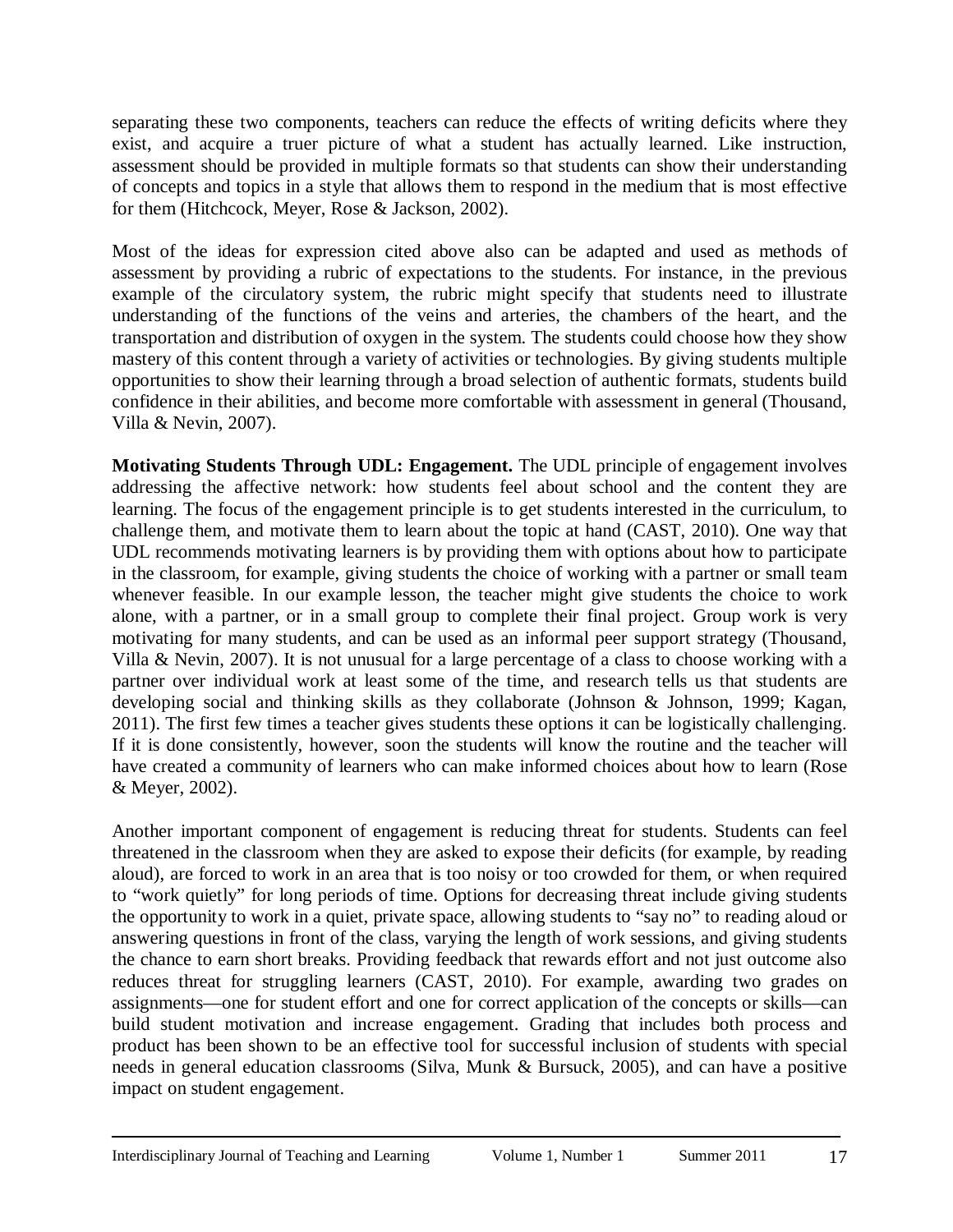### **Benefits of UDL**

Since UDL was officially recognized in the reauthorization of IDEA in 2004, it has begun to gain acceptance in classrooms across the country. However, quantitative research confirming its beneficial effects on student outcomes is still in short supply (Edyburn, 2010). One documented benefit of UDL can be a renewed focus on the efficacy of instruction. For example, Meo (2008) found that teachers trained in UDL for high school math instruction began to place less blame on the students for insufficient learning, and instead saw the deficits as related to poor instructional design.

Another aspect of UDL, the use of technology to enhance instruction, has been examined in a number of studies. Boyle et al. (2003) found that audio textbooks were more effective than a regular textbook in helping high school students with high-incidence disabilities learn content. Similarly, Anderson-Inman and Horney (2007) found the use of technology such as e-readers and electronic dictionaries helped build positive outcomes in reading, while Xin and Reith (2001) used video to improve the vocabulary acquisition of elementary students with learning disabilities. Despite evidence of positive outcomes for some elements of UDL, more studies are needed to quantitatively determine the overall effects of UDL on student outcomes (Kennedy & Deshler, 2010).

For teachers contemplating the implementation of UDL, there are a few key benefits to consider:

- 1. Students' behavior problems will reduce significantly if their learning needs are met (Morrissey, 2009). UDL can meet the learning needs of students and reduce inappropriate behaviors by providing motivating options for representation, expression and engagement.
- 2. Building a variety of choices into lesson plans gives students the opportunity to play to their strengths and avoids the need for modifying work, while providing students the opportunity to gain metacognitive knowledge (Murawski & Spencer, 2011). By teaching students how to maximize their individual learning strengths, we create independent learners who are more likely to be successful in a variety of settings.
- 3. When used well, Universal Design for Learning incorporates all these techniques into lessons that are accessible for a variety of struggling learners—and which will help every child in the class become more involved and confident in the classroom (CAST, 2010; Council for Exceptional Children, 2005).

# **Final Thoughts**

Research suggests that using the principles of UDL to design instruction can help teachers not only make their lessons more accessible to learners with special needs, but make them more interesting for all their students. UDL challenges us to broaden our thinking about instruction so that we move beyond traditional "read, lecture, worksheet" teaching into instruction that uses technology and flexible methodologies to create curriculum that is more appealing to all types of learners. If it were possible to condense the principle of UDL into a simple definition, it might be "*Proactively planning engaging lessons that use a variety of modalities and techniques to present*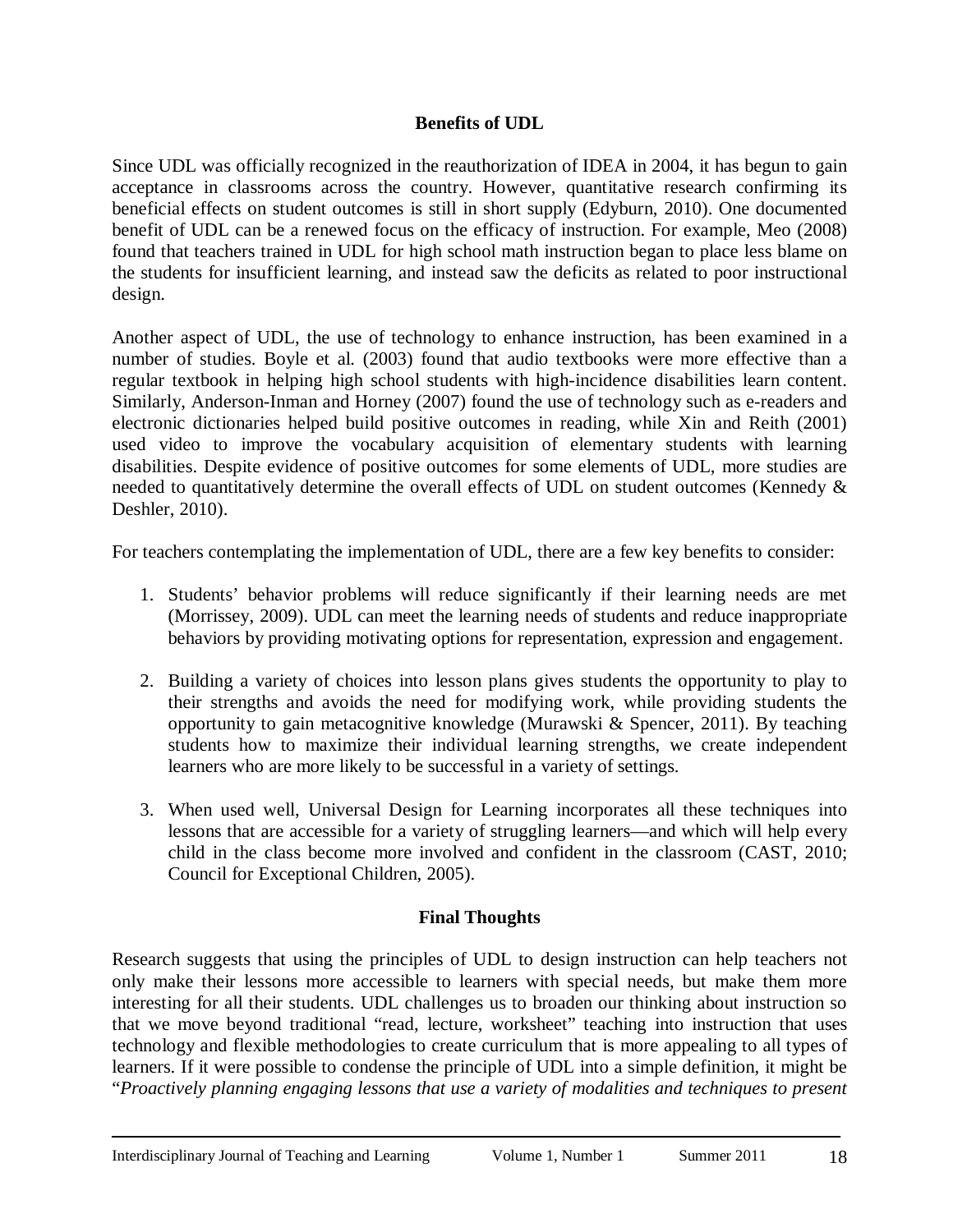*information, and which give students options for how and with whom they complete their work".*  Yes, this is a great simplification, but the critical elements are there: *representation* of information in a variety of formats, *engagement* of learners, and means of *expression* that allow students flexibility and individualization. For more information on UDL and its application in the classroom, see the resources included in Figure 2.

#### **Figure 2 Resources on UDL**

#### **Books**

- Council for Exceptional Children (2005). *Universal design for learning: A guide for teachers and educational professionals.* Upper Saddle River, NJ: Merrill.
- Murawski, W.W., & Spencer, S. (2011). *Collaborate, communicate & differentiate! How to increase student learning in today's diverse schools.* Thousand Oaks, CA: Corwin Press.

Rose, D. H., & Meyer, A. (Ed.) (2006). *A practical reader in universal design for learning.*  Cambridge, MA: Harvard Education Press.

- Rose, D. H., & Meyer, A. (2002). *Teaching every student in the digital age: Universal design for learning.* Alexandria, VA: ACSD. Also available on line at: <http://www.cast.org/teachingeverystudent/ideas/tes/>
- Thousand, J. S., Villa, R. A., & Nevin, A. I. (2007). *Differentiating instruction: Collaboratively planning and teaching for universally designed learning.* Thousand Oaks, CA: Corwin Press.

# **Websites**

*AccessIT: National Center on Accessible Information Technology in Education:*  <http://www.washington.edu/accessit/index.html>

*Center for Applied Special Technology (CAST):* <http://www.cast.org/teachingeverystudent>

*National Center to Improve Practice: Technology in Early Childhood Special Education:*  <http://www2.edc.org/NCIP/library/ec/toc.htm>

*National Center for Universal Design for Learning*: [http://www.udlcenter.org](http://www.udlcenter.org/)

*U.S. Office of Special Education Programs, Toolkit on UDL*: [http://www.osepideasthatwork](http://www.osepideasthatwork.org/UDL/index.asp)  [.org/UDL/index.asp](http://www.osepideasthatwork.org/UDL/index.asp)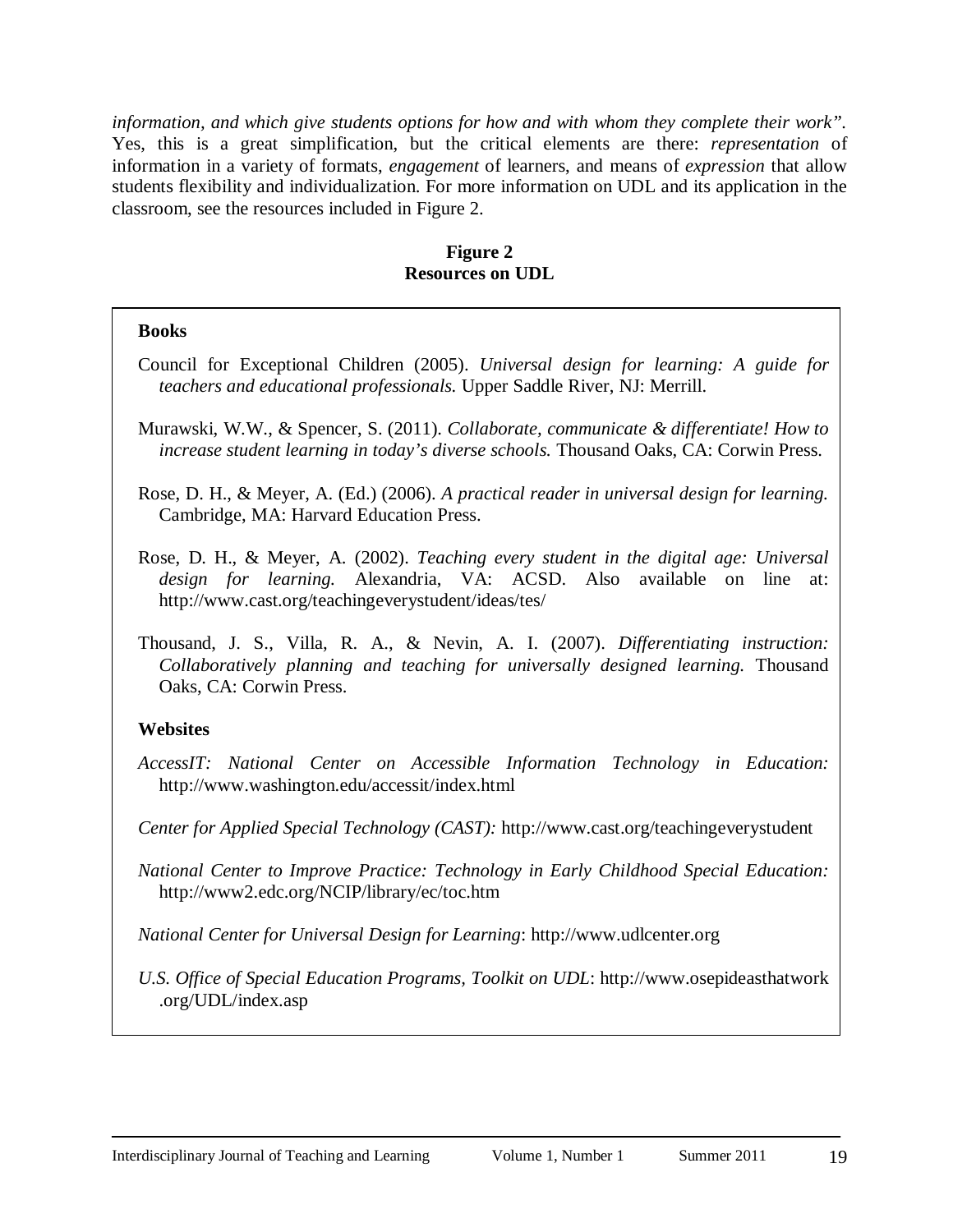#### **AUTHOR NOTES**

**Sally A. Spencer** is an assistant professor in the Department of Special Education, California State University Northridge. Her research interests include teaching reading to students with reading disabilities, grouping practices in reading instruction, the effective use of paraprofessionals in special education, and collaborative/inclusive practices and their effects on students' acquisition of reading skills.

Correspondence concerning this article should be addressed to Sally A. Spencer, Department of Special Education, California State University, Northridge, 18111 Nordhoff St., Northridge, CA 91330 (E-mail: [sspencer@csun.edu\)](mailto:sspencer@csun.edu).

#### **References**

- Anderson-Inman, L., & Horney, M. A. (2007). Supported eText: Assistive technology through text transformations. *Reading Research Quarterly, 42*(1), 153-160. doi:10.1598/RRQ.42.1.8
- Beck, I. L., McKeown, M. G., & Kucan, L. (2002). *Bringing words to life: Robust vocabulary instruction.* New York, NY: Guilford.
- Bennett, B., & Rolheiser, C. (2001). *Beyond Monet: The artful science of instructional integration.* Ontario, Canada: Bookation.
- Boyle, E. A., Roseberg, M. S., Connelly, V. J., Washburn, S. G., Brinckerhoff, L. C., Banerjee, M. (2003). Effects of audio texts on the acquisition of secondary-level content by students with mild disabilities. *Learning Disability Quarterly, 26*(3), 203-214. Retrieved from <http://www.cldinternational.org/Publications/LDQ.asp>
- Brenders, P., van Hell, J. G., & Dijkstra, T. (2011). Word recognition in child second language learners: Evidence from cognates and false friends. *Journal of Experimental Child Psychology, 109*(4), 383-396. doi:10.1016/j.jecp.2011.03.012
- Burchers, S. (2007). *Vocabulary cartoons: SAT word power* (4<sup>th</sup> ed.). Punta Gorda, FL: New Monic Books.
- Burgstahler, S. (2001). *Universal design of instruction (UDI): Definition, principles, guidelines, and examples.* Retrieved January 7, 2011, from [http://www.washington.edu/doit/Brochures/](http://www.washington.edu/doit/Brochures/Academics/instruction.html) Academics/instruction.html
- Center for Applied Special Technology [CAST]. (2010). *What is universal design for learning?*  Wakefield, MA: Author. Retrieved January 7, 2011, from http:/[/www.cast.org/research/udl/](http://www.cast.org/research/udl/index.html) index.html
- Center for Universal Design (1997). The principles of universal design (Version 2.0—4/1/97). North Carolina State University, retrieved from<http://www.ncsu.edu/www/ncsu/design/sod> [5/cud/about\\_ud/udprinciplestext.htm](http://www.ncsu.edu/www/ncsu/design/sod5/cud/about_ud/udprinciplestext.htm)
- Council for Exceptional Children (2005). *Universal design for learning: A guide for teachers and educational professionals.* Upper Saddle River, NJ: Merrill.
- Edyburn, D. L. (2010). Would you recognize universal design for learning if you saw it? Ten propositions for new directions for the second decade of UDL. *Learning Disability Quarterly, 33*(1), 33-41. Retrieved from [http://www.cldinternational.org/Publications/LDQ](http://www.cldinternational.org/Publications/LDQ.asp)  [.asp](http://www.cldinternational.org/Publications/LDQ.asp)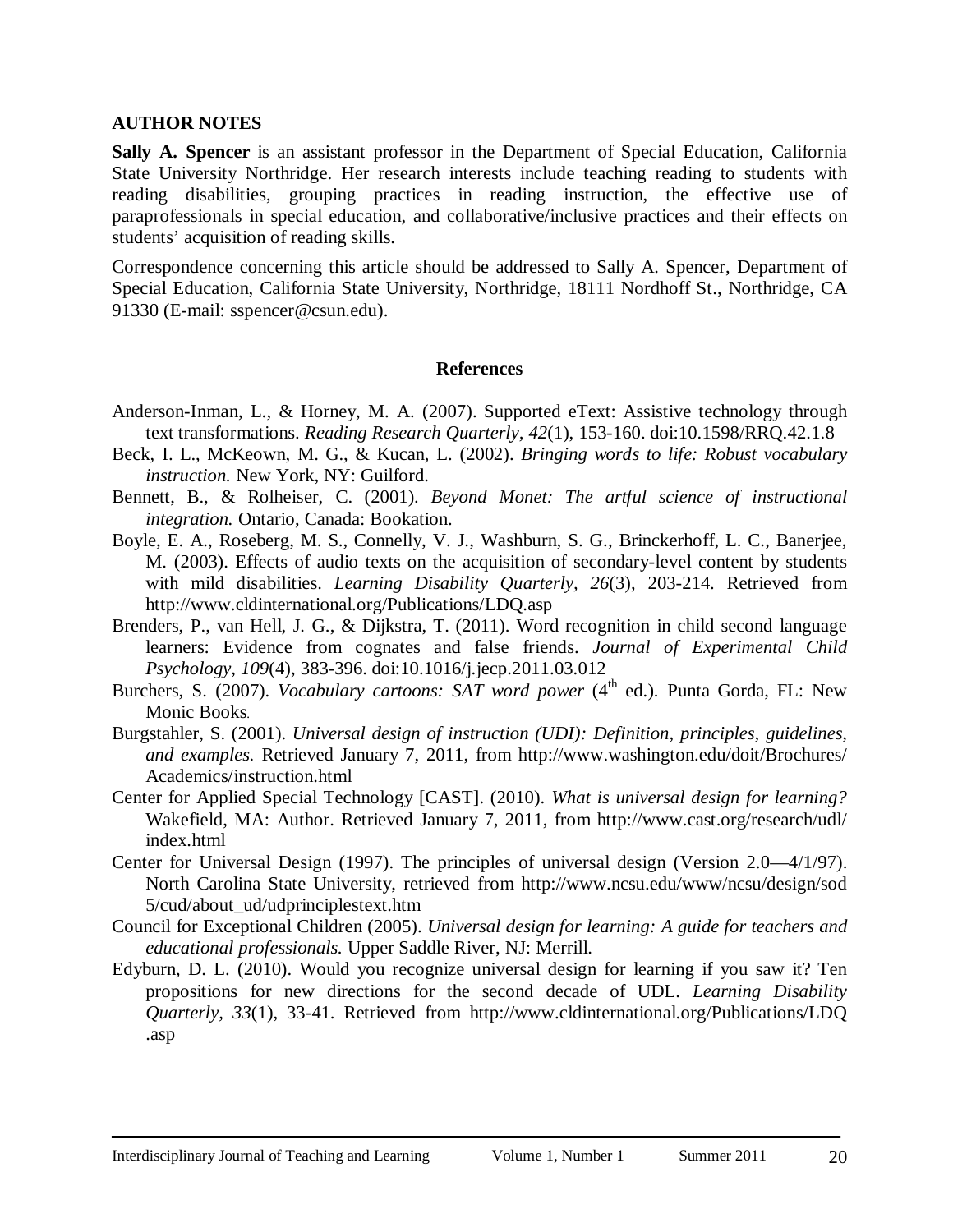- Edyburn, D. L. (2006). Failure is not an option: Collecting, reviewing, and acting on evidence for using technology to enhance academic performance. *Learning and Leading with Technology, 34*(1), 20-23. Retrieved from [http://www.iste.org/learn/publications/learning-and](http://www.iste.org/learn/publications/learning-and-leading.aspx)[leading.aspx](http://www.iste.org/learn/publications/learning-and-leading.aspx)
- Ellis, E. S. (1992). *LINCS: A starter strategy for vocabulary learning.* Lawrence, KS: Edge Enterprises, Inc.
- Hitchcock, C., Meyer, A., Rose, D., & Jackson, R. (2002). Providing new access to the general education curriculum: Universal design for learning. *Teaching Exceptional Children, 35*(2), 8-17. Retrieved from<http://journals.cec.sped.org/tec>
- Johnson. D. W., & Johnson, R. T. (1999). Making cooperative learning work. *Theory Into Practice, 38(2),* 67-74. Retrieved from<http://ehe.osu.edu/tip>
- Kagan, S. & Kagan, M. (2011). *Kagan cooperative learning* (2<sup>nd</sup> ed.). San Clemente, CA: Kagan Publishing.
- Kennedy, M. J., & Deshler, D. D. (2010). Literacy instruction, technology, and students with learning disabilities: Research we have, research we need. *Learning Disability Quarterly, 33*(4)*,* 289-298. Retrieved from<http://www.cldinternational.org/Publications/LDQ.asp>
- King-Sears, M. (2009). Universal design for learning: Technology and pedagogy. *Learning Disability Quarterly, 32*(4), 199-201. Retrieved from [http://www.cldinternational.org](http://www.cldinternational.org/Publications/LDQ.asp)  [/Publications/LDQ.asp](http://www.cldinternational.org/Publications/LDQ.asp)
- King-Sears, M. E. (2001). Three steps for gaining access to general education curriculum for learners with disabilities. *Intervention in School and Clinic, 37*(2)*,* 67-76. Retrieved from [http://isc.sagepub.com](http://isc.sagepub.com/)
- Meo, G. (2008). Curriculum planning for all learners: Applying universal design for learning (UDL) to a high school reading comprehension program. *Preventing School Failure, 52*(2), 21-30. Retrieved from<http://www.tandf.co.uk/journals/titles/1045988X.asp>
- Meyer, A. & Rose, D. H. (2000). Universal design for individual differences. *Educational Leadership, 58*(3), 39-43. Retrieved from [http://www.ascd.org/publications/educational](http://www.ascd.org/publications/educational-leadership.aspx)[leadership.aspx](http://www.ascd.org/publications/educational-leadership.aspx)
- Morrissey, K. (2009). The effects of universal design for learning as a secondary support on student behaviors and academic achievement in an urban high school implementing primary level positive behavior support. *Dissertation Abstracts International: Section A. Humanities and Social Sciences, 69*(10-A)*,* 3902.
- Murawski, W. W., & Spencer, S. (2011). *Collaborate, communicate & differentiate! How to increase student learning in today's diverse schools.* Thousand Oaks, CA: Corwin Press.
- Ogle, D. (2007). *Coming together as readers: Building literacy teams* (2<sup>nd</sup> ed.). Thousand Oaks, CA: Corwin Press.
- Rose, D. H., & Meyer, A. (2002). *Teaching every student in the digital age: Universal design for learning.* Alexandria, VA: ACSD.
- Silva, M., Munk, D. D., & Bursuck, W. D. (2005). Grading adaptations for students with disabilities. *Intervention in School and Clinic, 41*(2), 87-98. Retrieved from [http://isc.sage](http://isc.sagepub.com/)  [pub.com](http://isc.sagepub.com/)
- Thousand, J. S., Villa, R. A., & Nevin, A. I. (2007). *Differentiating instruction: Collaboratively planning and teaching for universally designed learning.* Thousand Oaks, CA: Corwin Press.
- Tovani. C. (2000) *I read it, but I don't get it: Comprehension strategies for adolescent readers.*  Portland, ME: Stenhouse.